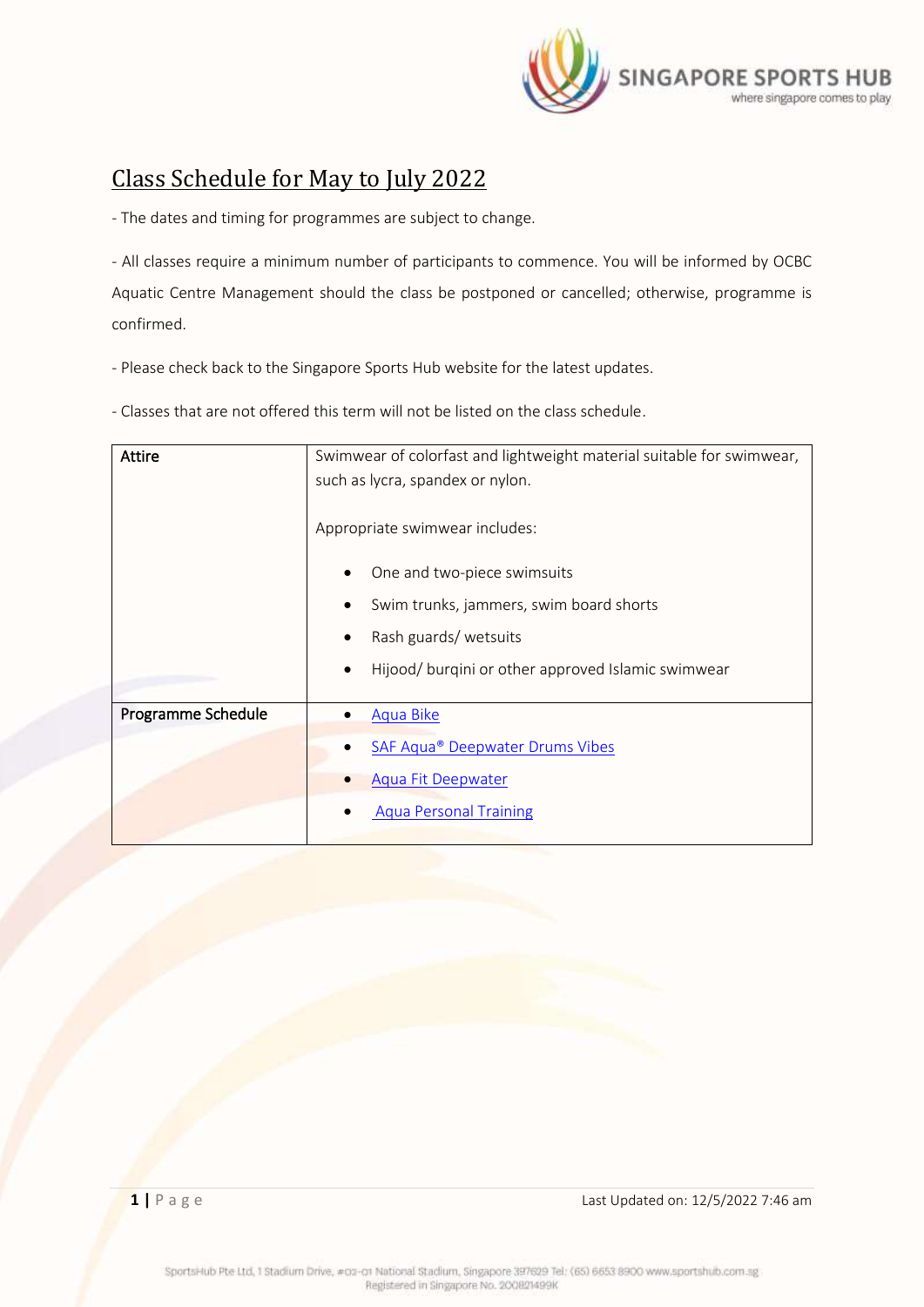

### <span id="page-1-0"></span>Aqua Bike

The 45-minutes Hydrorider Aqua Bike enables anyone to work out in the water regardless of their fitness level. The cooling effect of water reduces the discomfort of sweating whilst reducing pressure on the heart, and the buoyancy of the water gives support around the joints. Each session is structured by different workouts such as acceleration, stretching exercises as well as exercises on or off the bike. You will not only pedal in water but climb, lift and sprint. There is no one best way to get fit, lose weight and eliminate cellulite! The Aqua Bike is the ideal sport for everyone. Remember to bring along your aqua shoes!

| Monday                                        | May 23, 30<br>Jun 6, 13, 20, 27<br>Jul 4                                                    | 7.00pm to 7.45pm | 7 Sessions |
|-----------------------------------------------|---------------------------------------------------------------------------------------------|------------------|------------|
| Age Group                                     | 14 years old and above                                                                      |                  |            |
| Programme Cost                                | Adult - \$280<br>Concession - \$252<br>Walk in $-$ NA (No walk ins available for this term) |                  |            |
| <b>Registration Period</b><br>(For full-term) | Internal Participants: 6 to 11 May 2022 (6 days)<br>Public: 13 to 18 May 2022 (6 days)      |                  |            |

[Back to top](#page-0-0)

**2 | P** a g e **Last Updated on: 12/5/2022 7:46 am**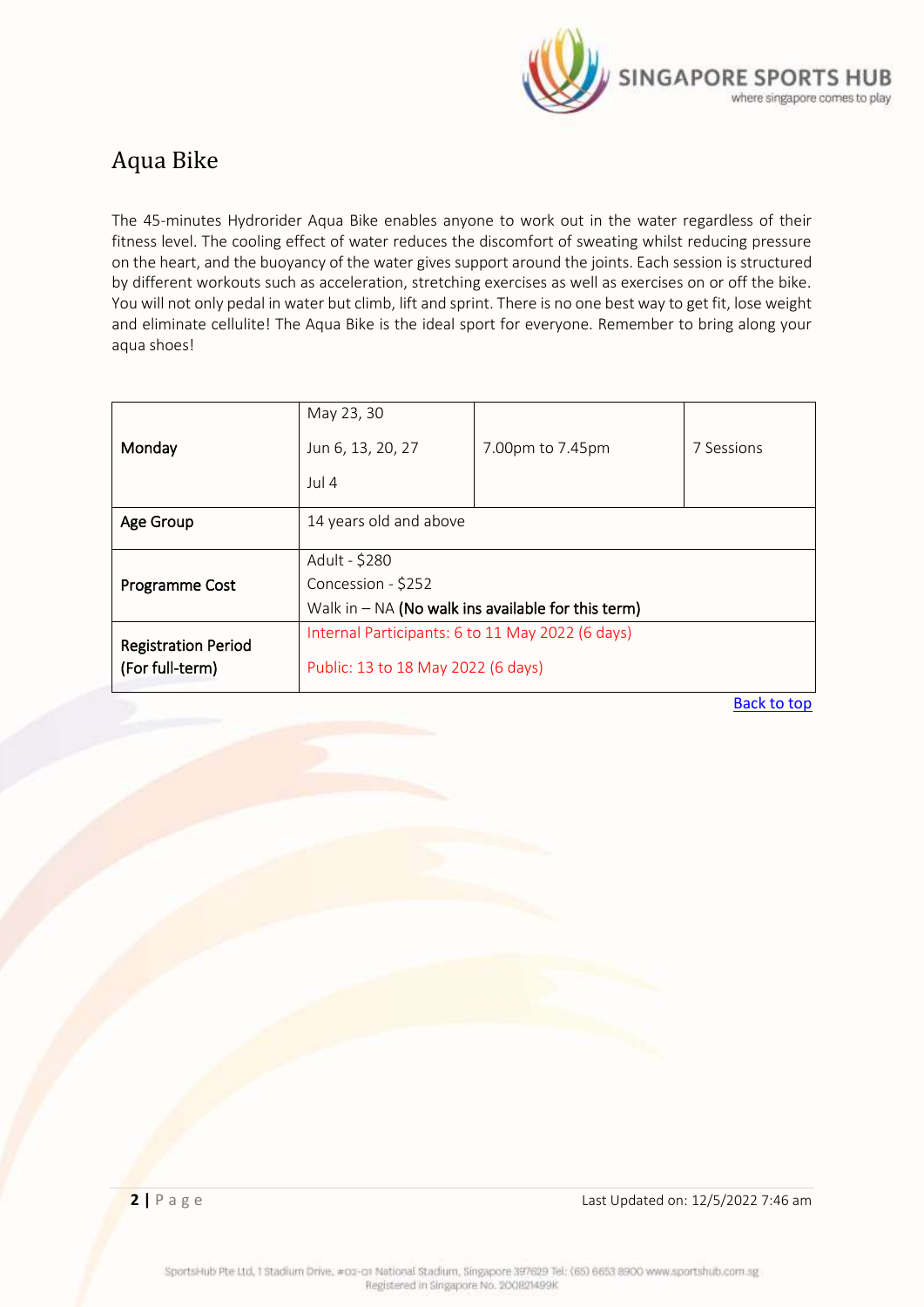

# <span id="page-2-0"></span>SAF Aqua® Deepwater Drums Vibes

60 minutes of an amazing world of drum rhythm workout at the deeper end of the pool with the use of a floatation belt. The workout requires engaging the core for stability while combining various upper body intense drumming routines with lots of splashes that will definitely drum away the stress of the day.

| Thursday                                      | May 26<br>Jun 9, 16, 30<br>Jul 7, 14                                                      | 7.00pm to 8.00pm | 6 Sessions |
|-----------------------------------------------|-------------------------------------------------------------------------------------------|------------------|------------|
| Age Group                                     | 14 years old and above                                                                    |                  |            |
| Programme Cost                                | Adult - \$180<br>Concession - \$162<br>Walk in - NA (No walk ins available for this term) |                  |            |
| <b>Registration Period</b><br>(For full-term) | Internal Participants: 6 to 11 May 2022 (6 days)<br>Public: 13 to 18 May 2022 (6 days)    |                  |            |

[Back to top](#page-0-0)

**3** | P a g e Last Updated on: 12/5/2022 7:46 am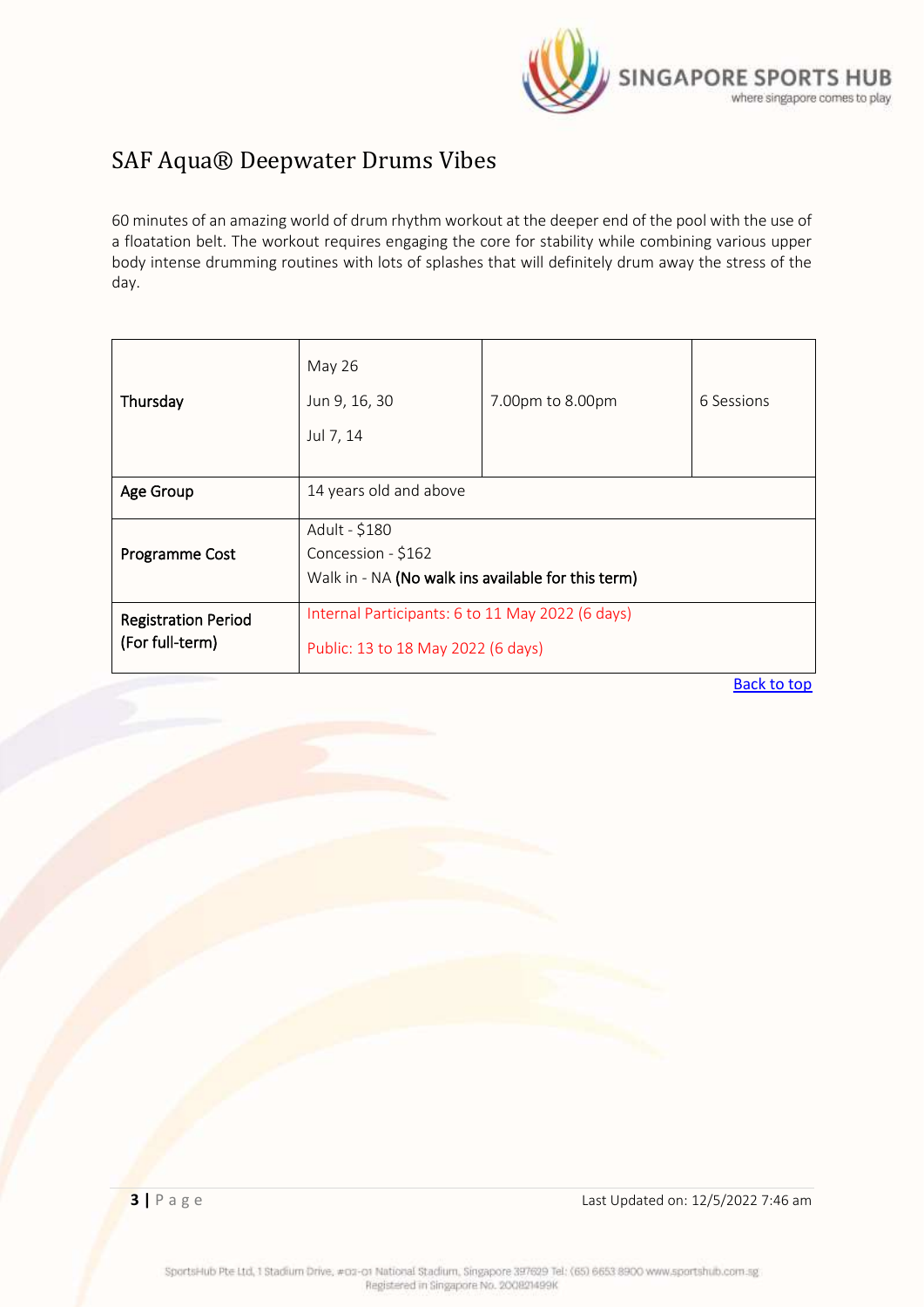

# <span id="page-3-0"></span>Aqua Fit Deepwater

Deepwater exercises at the deeper end with the use of the floatation belt for non-impact cardiovascular resistance training. Overall body conditioning for balance and strength. Suitable for both swimmers and non-swimmers.

| Monday                                        | May 23, 30<br>Jun 6, 13, 20, 27<br>Jul 4                                                                                                                         | 8.00pm to 9.00pm                                         | 7 Sessions |  |
|-----------------------------------------------|------------------------------------------------------------------------------------------------------------------------------------------------------------------|----------------------------------------------------------|------------|--|
| Thursday                                      | <b>May 26</b><br>Jun 9, 16, 30<br>Jul 7, 14                                                                                                                      | 2.00pm to 3.00pm<br>3.30pm to 4.30pm<br>5.45pm to 6.45pm | 6 Sessions |  |
| Saturday                                      | May 28<br>Jun 4, 11, 18<br>Jul 2, 9, 16                                                                                                                          | 10.30am to 11.30am<br>11.50am to 12.50pm                 | 7 Sessions |  |
| Age Group                                     | 14 years old and above                                                                                                                                           |                                                          |            |  |
| <b>Programme Cost</b>                         | Mon & Sat Adult - \$140<br>Mon & Sat Concession - \$126<br>Thurs Adult - \$120<br>Thurs Concession - \$108<br>Walk in - NA (No walk ins available for this term) |                                                          |            |  |
| <b>Registration Period</b><br>(For full-term) | Internal Participants: 6 to 11 May 2022 (6 days)<br>Public: 13 to 18 May 2022 (6 days)                                                                           |                                                          |            |  |

[Back to top](#page-0-0)

<span id="page-3-1"></span>**4** | **P** a g e **Last Updated on: 12/5/2022 7:46 am**